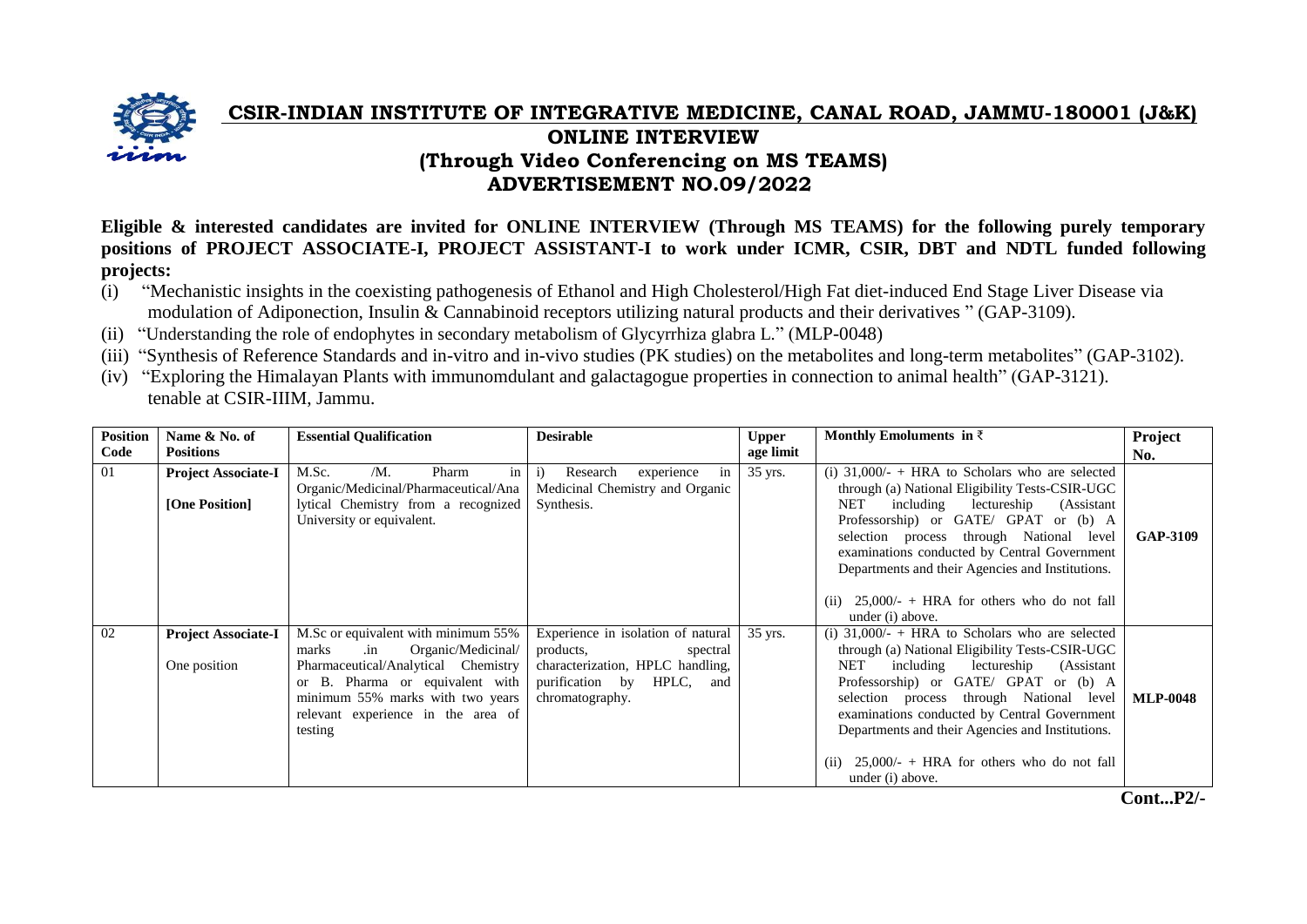| 03 | <b>Project Assistant</b> | B.Sc.<br>Botany $\&$<br>(Chemistry,    | Working experience in the area     | 50 years | $Rs.20,000/- + HRA$ | <b>GAP-3102</b> |
|----|--------------------------|----------------------------------------|------------------------------------|----------|---------------------|-----------------|
|    |                          | Zoology)                               | of drug testing or analytical      |          |                     |                 |
|    | [One Position]           |                                        | instruments.                       |          |                     |                 |
| 04 | <b>Project Assistant</b> | B.Sc./B.Sc.<br>Microbiology/<br>(Hons) | <b>Experience in:-</b>             | 50 years | $Rs.20,000/ - HRA$  | <b>GAP-3121</b> |
|    |                          | Bachelor Degree with Pharmaceutical    | * Microbiological techniques       |          |                     |                 |
|    | [One Position]           | Microbiology.                          | * Maintenance of Microbial/        |          |                     |                 |
|    |                          |                                        | bacterial Culture                  |          |                     |                 |
|    |                          |                                        | * Cell culture techniques          |          |                     |                 |
|    |                          |                                        | * ELISA techniques                 |          |                     |                 |
|    |                          |                                        | * Rodent Animal handling, dosing   |          |                     |                 |
|    |                          |                                        | withdrawal<br>blood<br>from<br>and |          |                     |                 |
|    |                          |                                        | experimental rodent animals.       |          |                     |                 |
|    |                          |                                        |                                    |          |                     |                 |

The positions are co-terminus with the projects **GAP-3109, MLP-0048, GAP-3102 and GAP-3121**. Duration of the project is up to **24 .09.2024 (GAP-3109), 31.03.2023 (MLP-0048), 11.02.2024 (GAP-3102) and 14.02.2025 (GAP-3121)**.

## **IMPORTANT INSTRUCTIONS:**

- 1. Age relaxation for SC/ST/OBC/PWD candidates as per GOI/CSIR Instructions. Candidates belonging to SC/ST/OBC/PWD etc. should send their copies of certificates in the proper format issued by the appropriate authority as per the latest instructions issued on the subject.
- 2. Age relaxation for Widows, Divorced Women and Women Judicially separated from Husbands, who are not remarried since, as per GOI/ CSIR provisions.

## **ONLINE SELECTION PROCEDURE:**

3. Application (Google form) for these positions can be filled online in the Google Form using following links. The applicant should fill separate Google Form for each position code.

GoogleLink for Position Code:01 [https://docs.google.com/forms/d/e/1FAIpQLSdh7Hhh8wCHRzm-8-ad](https://docs.google.com/forms/d/e/1FAIpQLSdh7Hhh8wCHRzm-8-ad-rZAOdWBXSF4LUl1OSx_Ix4qrVWieA/viewform?usp=sf_link)[rZAOdWBXSF4LUl1OSx\\_Ix4qrVWieA/viewform?usp=sf\\_link](https://docs.google.com/forms/d/e/1FAIpQLSdh7Hhh8wCHRzm-8-ad-rZAOdWBXSF4LUl1OSx_Ix4qrVWieA/viewform?usp=sf_link)

**Google Link for Position Codes:02** <https://forms.gle/BVxRv3wnwacacCQ3A>

**Google Link for Position Codes:03** <https://forms.gle/wes48tC8FWQKc2cE8>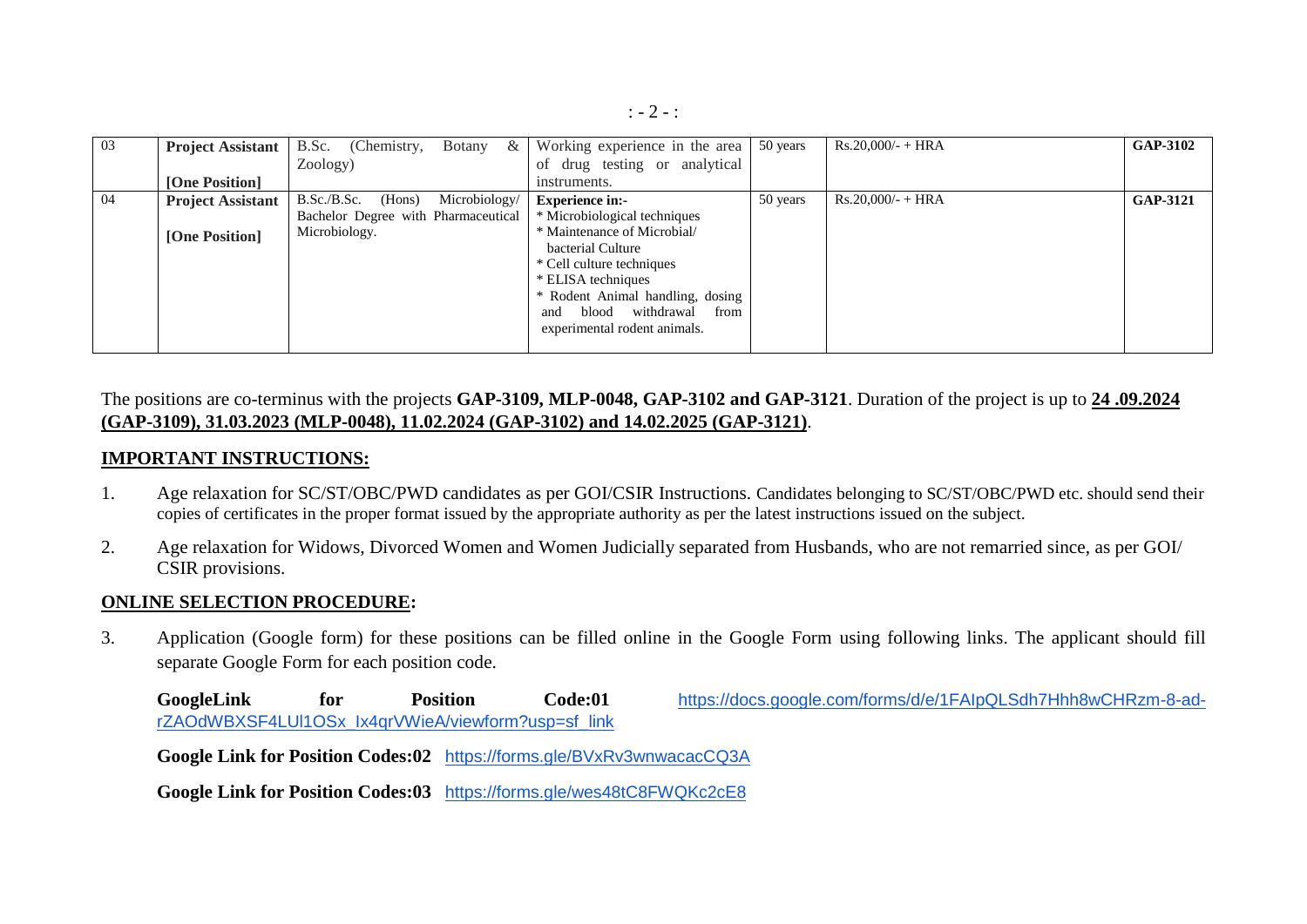**Google Link for Position Codes:04** https://forms.gle/WSfxoofcK1uo98Ek8

**Cont...P3/-**

## **: - 3- :**

- 4. Filled in Google Form should be submitted by or before **28.04.2022 (Thursday)** up to **5:00 pm**.
- 5. Google Form submitted after the scheduled date and time i.e. **28.04.2022 (Thursday) up to 5:00 pm**. shall not be entertained for Online Interview.
- 6. Only eligible candidates shall be accessed for the online viva-voce on the date of Online Interview. The list of eligible candidates and dates for Online Interview will be displayed on **CSIR-IIIM Website www.iiim.res.in** by evening on **03.05.2022 (Tuesday).**
- 7. The shortlisted candidates will be asked to submit the essential documents pertaining to their education and age etc.
- 8. The shortlisted candidates have to be available on the date of Online Interview from **9.30 A.M**. onwards and will be called anytime during the allotted time period (should there be any change, they will be informed accordingly).
- 9. Eligible/shortlisted candidate shall attend the Online Interview through Video Conferencing on Microsoft Teams.
- 10. The viva-voce in respect of eligible/shortlisted candidates shall be conducted online through Video Conferencing on Microsoft Teams However, if a large number of candidates apply, the Screening Committee may re-visit the screening criteria and shortlist the candidates for Online Interview in proportion to the available vacancies.
- 11. Candidate has the option to interact in English/Hindi before the Selection Committee.
- 12. In case, the final certificates reflect CGPA/SGPA/OGPA Grades etc., the candidate should convert the same into equivalent percentage as per the approved formula of the University in the Google Form.
- 13. To avoid any inconvenience, only those candidates who strictly fulfil the eligibility criteria and possess the degrees/mark sheets in the aforesaid subjects should apply for the Online Interview.
- 14. Upon selection/empanelment, the original documents including eligibility qualification, age and relaxation will be verified, if any discrepancy is found, the selection/empanelment shall stand cancelled.